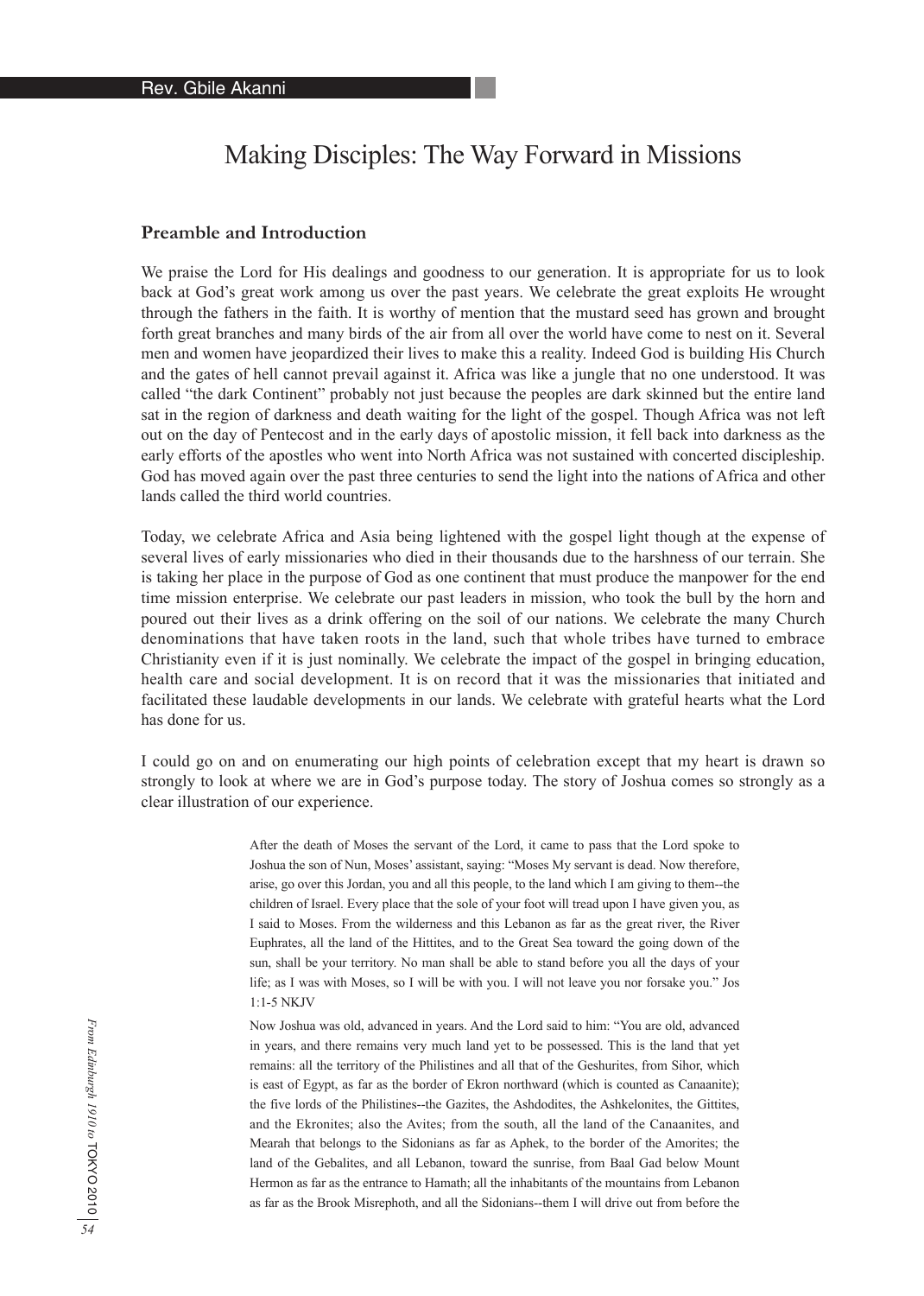children of Israel; only divide it by lot to Israel as an inheritance, as I have commanded you. Now therefore, divide this land as an inheritance to the nine tribes and half the tribe of Manasseh. Jos 13:1-7 NKJV

This story will form the outline of my submission to this august Assembly of God's servants and Mission executives. Permit me to draw issues of our strategy for the future from this story, while we apply our hearts to the realities of our modern day. My concern in this paper is the future and not the past. There is nothing we can do to affect our past. The past is past already. Our only opportunity to make a difference is what we do now and henceforth. And our response in this consultation will form the basis of the Church's advance in the coming days. We cannot just end this consultation as a mere talk shop.

I will look at disciple-making as the way forward for us in mission.

### **Indispensable Realities that Warrant Disciple-making**

#### **1. Moses, My servant is dead**

This is one reality we must face squarely in our thinking. There is no everlasting man of God, though we serve the Everlasting and Ever living God. The anointing on a man's life can be great and so effective; it does not stop the carrier from going the way of all the earth. We serve a tenure and there is the limitedness of our lives and times. A man on stage today is the man in the grave tomorrow. We must think seriously about finding replacement sons if our mission will not abruptly terminate with our demise. Finding replacement is not at your death bed. It is only what you can do while you are on your feet and on the run. All who waited till their death bed to find heads on which to transfer the grace and anointing they carried for years have only wasted their opportunities. Their success actually became failure as they did not raise successors. Don't give up the ghost with the baton on your breast. Labour to raise men and women who would take over from you, if possible while you are still alive to provide some supervision. Every missionary in a mission field must seek to disciple and raise local men and women who can anchor the burden, the vision and the mission. This was the way Paul laboured. They pioneered Churches but did not leave until they had raised and ordained faithful men who were able to teach others also. Paul raised Timothy and commissioned him to do the same (Acts 16:1-4; 2Tim.2:2). Christ at the onset of His ministry called men to be with Him that He might make them fishers of men and commissioned them to do the same (Matthew 4:19-22, 28:19-20; John 17:18; 20:21).

## **2. A living dog is better than a dead lion**

"But for him who is joined to all the living there is hope, for a living dog is better than a dead lion. For the living know that they will die; But the dead know nothing, And they have no more reward, For the memory of them is forgotten." Ecc 9:4-5 NKJV

"Moses My servant is dead. Now therefore, arise, go over this Jordan, you and all this people, to the land which I am giving to them." No matter how great Moses was, he is now dead. Singing about him will not bring him here. We may speak so much of our fathers in mission: Hudson Taylor, William Carey, etc and other great founders of mission work in the past and recent generations, brothers and sisters hear the word of the Lord "Moses My servant is dead." It is your turn now to arise. It is your own chapter now. It does not matter what we have or do not have, a living dog is better than a dead lion. Destiny has come upon us and this is the generation we have to serve. David served the Lord in his own generation and fell asleep with the fathers. We must arise now and go over our own dauntTOKYOing Jordans as well. What we need to do here in this consultation is to seek to see our duty face to face. We must listen to God on what strategy He is lending us for our own generation. I perceive very clearly that we need to invest time to study and understand again the "Discipleship strategy" and how to run with it.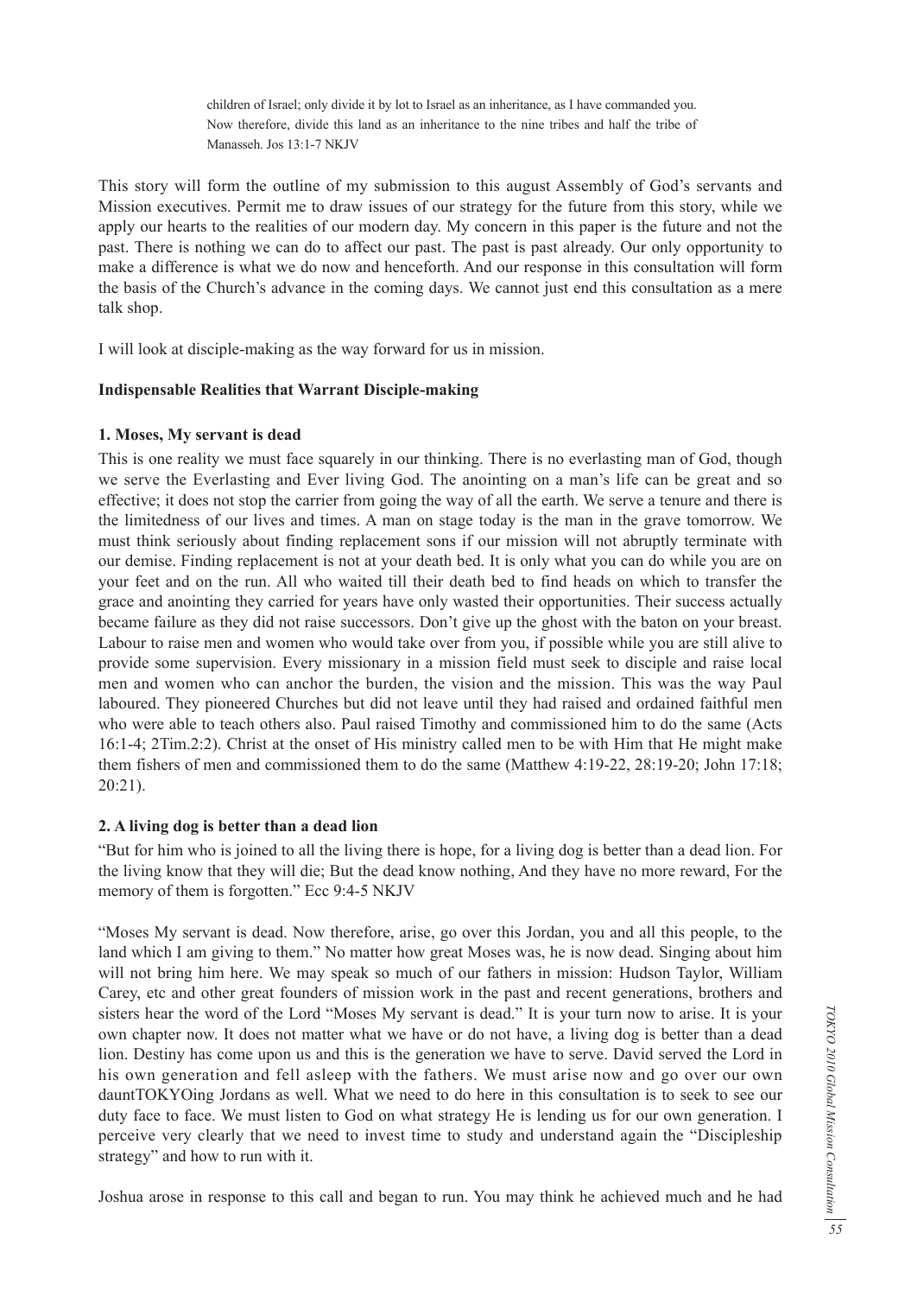declared another celebration in Chapter 11 and 12 until God came with undeniable verdict of the reality of his own life and ministry as well when he could almost do nothing any more.

### **3. "You are old, advanced in years, and there remains very much land yet to be possessed."**

What a thought we must keep at the back of our minds. It is that years are rolling in and out on us. Joshua was confronted with a reality he could not look away from: "You are old and advanced in years." If there is a way to tie down our years from advancing or if we ourselves may not advance in years, it would have been easy. Look at your heads, my friends! You were not grey-haired like this a few years ago. You are advanced in years but I do hope that you have advanced in your mandate. Are your years remaining sufficient for the very much land of your calling remaining to be possessed? Do you measure the time of your life consumed already in proportion to the fraction of your mandate you have accomplished? What is the fraction remaining compared with the fraction of your usable years? This arithmetic may depress many, but it is a reality we must face if we are thinking rightly about the way forward. If you will not be able to finish or run with the vigour of your younger days, who are you preparing to step into your shoes or rather bear the burden with you and remove from you? Is it when you would have been finally stricken that you will instigate a crash program?

If we must arise, we must arise right away. Time clicks quietly away and our world is growing more complex and sophisticated in wickedness. Lands conquered before have grown wild again and have become fresh mission fields. We may not classify them in the 20-40 windows, but they are becoming tougher than the unreached people groups we are familiar with in mission circles. I am speaking about Europe, North America and what you call "First world countries." Secularism, humanism, spiritism and other philosophies have ravaged the land and the youth of those nations are groping in "enlightened darkness" seeking for direction. It is time for God to raise men and women from our midst to be sent back as missionaries to confront the land and rescue the trophies our fathers died to secure. Such missionaries must be the ones that are dead to pleasure and mammon. The omission of Joshua in the pursuit of his mandate only became apparent at the close of his own chapter:

> And the people served the LORD all the days of Joshua, and all the days of the elders who outlived Joshua, who had seen all the great work that the LORD had done for Israel. And Joshua the son of Nun, the servant of the LORD, died at the age of 110 years. And they buried him within the boundaries of his inheritance in Timnath-heres, in the hill country of Ephraim, north of the mountain of Gaash. And all that generation also were gathered to their fathers. And there arose another generation after them who did not know the LORD or the work that he had done for Israel. Jdg 2:7-10 ESV

It was the omission of concerted discipleship to raise replacement sons. The smooth transition between Moses and Joshua was possible because Moses had spent time to pour his life on Joshua in consistent discipleship. There was no man on which to place the Spirit that was on Joshua at the point of his own departure. He had colleagues who were his age mates. They outlived him just for a short while when they also began to pack up in death. Where is the Joshua generation behind our "Moses?" And where are the younger men and women we hope to pass the baton to? This is the burden for disciple-making as the way forward in missions. Elisha poured water on the hand of Elijah as he followed him about in discipleship. Timothy agreed to be circumcised in order to follow Paul in discipleship, though he had been saved at Lystra. This deliberate and concerted relationship with men and women in discipleship is critical for the Church and especially for mission in the coming days.

## **4. "This is the land that yet remains"**

God is very meticulous. He is very empirical as well. At the onset of Joshua's calling, God gave him the scope and dimension of his mandate. When Joshua needed the sun to stand still and for the moon to remain over the valley of Ajalon for him to execute judgment on the occupants of the land, God answered him. He gave him all the resources needed for his ministry but alas, a wrong strategy did not allow Joshua to finish. While the public thought he had finished, God came with a chart of the land that yet remained to be possessed. We may roll out drums to celebrate ourselves and only begin to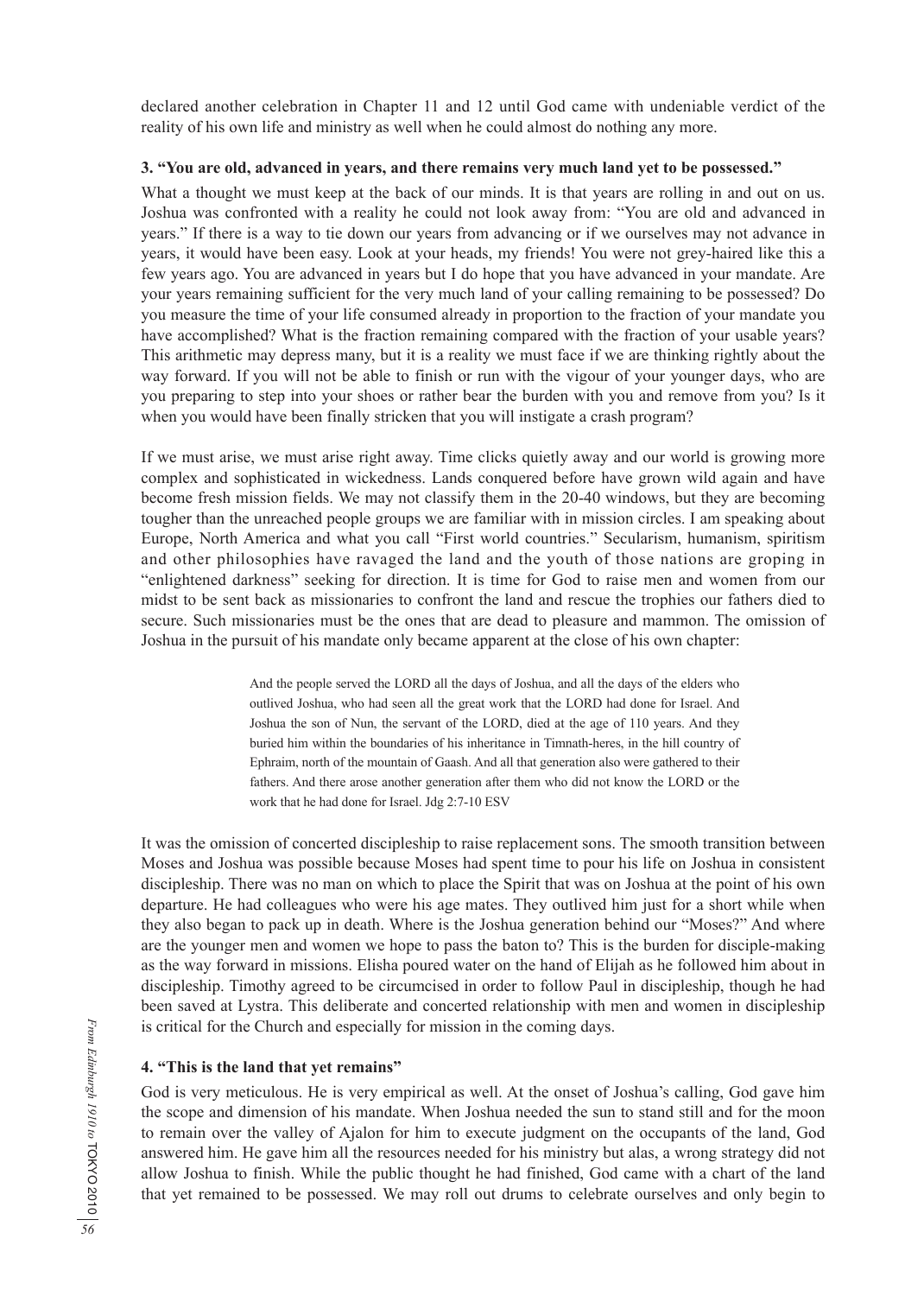decorate our territories if we lose sight of the scope of our mandate and what still remains for the Church to do in the nations. "This is the land that yet remains to be possessed" came to me as a reality from which I cannot run away. The scope and focus of this paper will not allow me to delve into this. I do hope there is another person who will help us see where we have reached and the yet many lands to be possessed. We need objective analysis directly from the Spirit of God. We now have men in our ranks who are specialists in propaganda and exaggerated publicity. The media pictures of mammoth crowds we see in crusades are no more reliable. Digital technology has made hypocrisy and manipulation the easy thing to do right on the computer. We must be ready to face God and let Him give us the reality of what remains for us to possess. Again, this will help us to examine our strategy very objectively and honestly.

What God told Joshua to do at this point is to "Now therefore, divide this land as an inheritance to the nine tribes and half the tribe of Manasseh." This is still the call unto raising men who can face the unconquered lands when our "Joshuas" have become too old to go. To have sendable men and women, they must be raised. This was what Paul foresaw and he began to raise Timothy, who was also to commit the same truth to other faithful men who would be able to teach others also.

#### **The disciple-making strategy in mission**

To think of disciple-making as different from the great commission is very absurd to me. The only commission we are actually given is "And Jesus came and spoke to them, saying, 'All authority has been given to Me in heaven and on earth. Go therefore and make disciples of all the nations, baptizing them in the name of the Father and of the Son and of the Holy Spirit, teaching them to observe all things that I have commanded you; and lo, I am with you always, even to the end of the age.'" Amen. Matt. 28:18-20 NKJV

It is the crux of the great commission. It was that with which Jesus Himself started His ministry on earth. It was the method of all the earlier prophets who were used of God even in the Old Testament. Leaders were only secured from among those who had come along in discipleship. It was the only means by which God recruited men for His work.

I perceive there is a misconception and a conspiracy in recent times concerning this matter of discipleship in our commission. Many have thought and even taught that discipleship is like a "New Converts Class" that runs for few weeks. Others seek to replace the biblical word with other concepts alien to the Bible like "Mentoring," "Coaching," etc. I would have kept mute about this trend, except that the coming generation may not know the God of the Bible as we introduce concepts of the modern day business models of ministry which Christ's life would not tolerate, if we are His disciples indeed. The import of discipleship was lost as we began to promote crusades and crowd-pulling meetings as the measure of success in ministry. Discipleship is Christ's method of growing His Church. He had the most powerful crowd-pulling anointing and could easily have emphasised the crowd ministry but He rather focused on disciple-making. It is slow and does not allow the popular tractions of our day. Many even in His own day left Him as He began to speak to them of the meat that perishes and the meat that endures to everlasting life. All the parables He gave to illustrate the kingdom show the pattern of discipleship. It is like the mustard seed which is planted and buried away from sight. It grew and brought forth large branches. Christ Himself would not rush at the crowd. He was satisfied to sit upon the twelve and watch them grow to 120 before He left them for heaven. Disciples, when properly raised, will multiply themselves. The multitude ministry will not give us the way forward in mission in the coming days. I believe the only way for us to adequately respond to the great commission is to make disciples the way Jesus and the Apostles made them. To raise more labourers for the harvest of the unreached peoples, we must follow His pattern of raising men, which is concerted discipleship. Disciple-making is the core of the great commission. The instrument that God uses to tie a man down for His use is Discipleship. He uses discipleship to separate a man from people or things that might have hitherto been riding his life or may want to ride his life in the future. Mk. 11:1-6; Mt. 4: 21-22. Compare with Luke 18:22-25.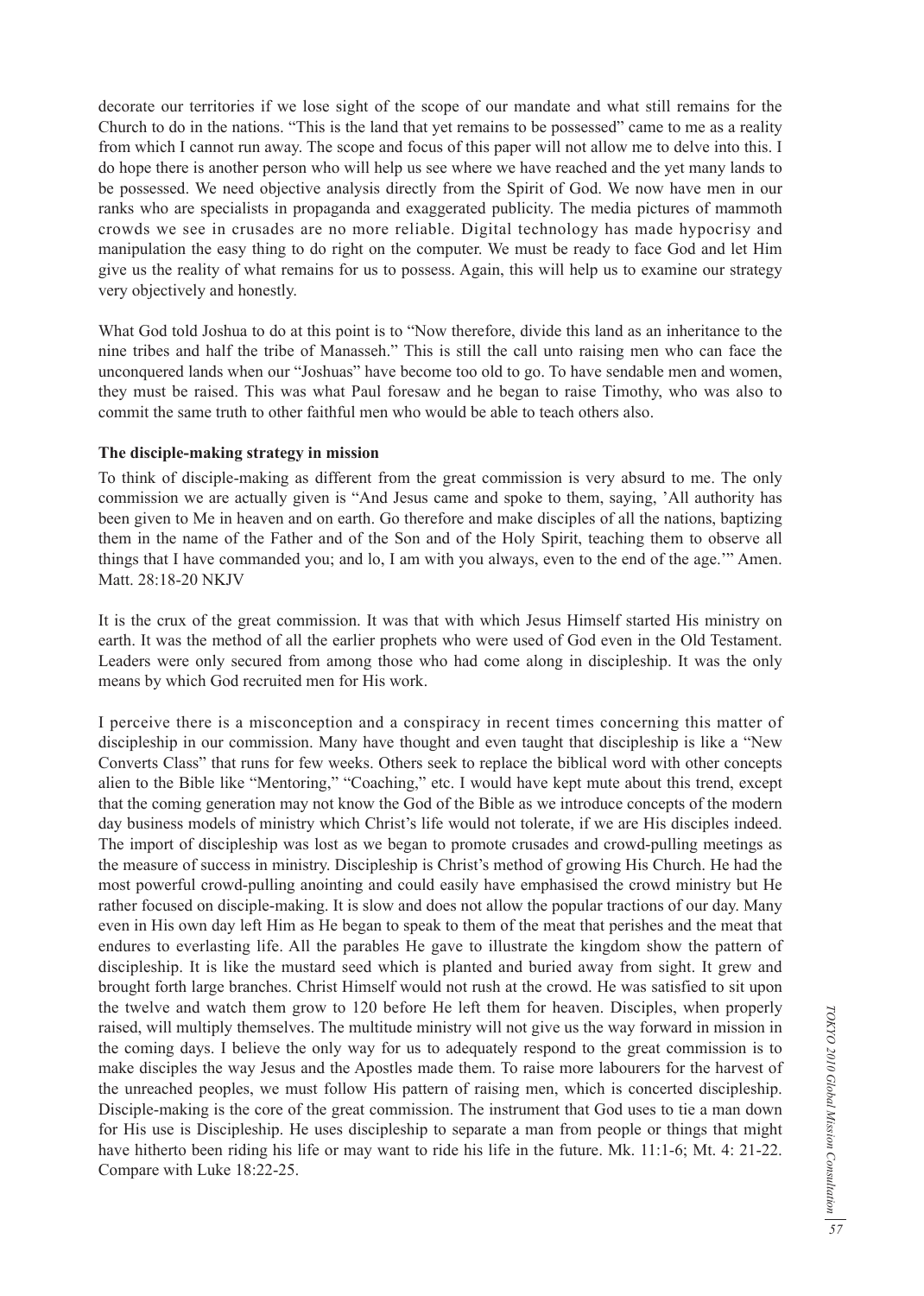Permit me to briefly bring an input here on the definition and concept of discipleship as practiced all through Scriptures. This may help to set the focus on how to actually make disciples if we are serious about moving forward in effective and authentic mission work. What is Discipleship?

- (i.) Discipleship is a process of reproducing or imparting the life of a teacher to a pupil. It is a lifelong process, a systematic and cumulative way of making someone (a student, a pupil, a trainee, an apprentice, a raw material, and a disciple) to be conformed or transformed into the image, the stature and the full personality of the Master, the Lord Jesus Christ. (Luke 6:40)
- (ii.) Discipleship is God's means of achieving His eternal purpose and central goal of calling any man to Himself to be conformed to the image of His only Son, the Saviour Jesus Christ, in order that Christ might be the first born among many brethren. (Rom. 8:28-29, Heb 2:10-11) Without this conformity to His image, such that we become of the same stock (quality, nature and personality) with Him, He will become ashamed or shrink to call us brethren. Discipleship is the only means designed by God to bring us into the measure of the stature of the fullness of Christ, growing up into Him in all things and all the ministry gifts have been given to achieve this (Eph. 4:11-16).
- (iii.) Discipleship is God's family training scheme: (Gal. 4:1-2, Hab. 12:7-11) For an heir who is a child to be brought into his inheritance, he is kept under training and tutelage till he grows to walk into the heritage of his father. It involves discipline and training of character. The tutors and governors of the Kingdom are men and women appointed by Our Father God, to watch over our growth and development until we become like the Son whom He loved. This is discipleship. Not to partake of this family training is to grow wild and become a bastard and even a vagabond.
- (iv.) Discipleship can be likened to a "Master-Apprentice" or "Teacher-Pupil" relationship, with a predetermined curriculum and behavioral objective, between the Christian and the LORD Jesus Christ. It is a personal apprenticeship under the Master Jesus with a view of becoming like Him. But the other peculiar aspect of this is that Christ delegates others of His disciples to make other disciples for Him. This is why it becomes a mandate for each one of us in response to the great commission. (Luke 6:40; Matt. 4:19-20; Matt.11:29, 30; Matt. 28:19-20)
- (v.) This process has a beginning, an entrance and a definite starting point (which are not unconscious, but deliberate) when the pupil voluntarily yields his neck to the yoke of the master to learn of him Matt.11:28-30, 1 Kings 19:19-21. Men of old have taken others along in a discipleship relationship with a clear focus of preparing them for the Lord's use.
- (vi.) Discipleship is a process and not just an event, because the conformity to His image will not take place in one experience. It consists of a systematic set of steps, exposures and training, carefully arranged in order until God's goal is achieved. It is not a program nor a course, nor an activity, but a relationship. It is a life-connection, which is not physical or visible, the flow of the divine new lifestyle in exchange for the old lifestyle. This exchange of lifestyle involves most of the time, falling and rising, correction and whipping; you may sometimes weep and bleed, it can be painful to bend to a new shape and focus, a man who is set on his old ways of living. It calls for a very close association with the Master and with the human hands God is using to raise the disciple. (Heb.12:6; Ps.118:18; Job.5:17-18: Prov.3:12; John. 15:15).
- (vii.) It involves direct encounters and interactions with the Master Himself in prayer, in His word, in service and in following in His footsteps. Jn.8:31-32; 15:8-10, 1Pet.2:21.This is the need for God to raise men and women among us who are audio visuals for the believers, so that they can see how to live the life into which they have been called. (Jn 1:14-16, 1Jn.1:1-4)
- (viii.) Discipleship for each person is unique and peculiar to the individual. The pace, the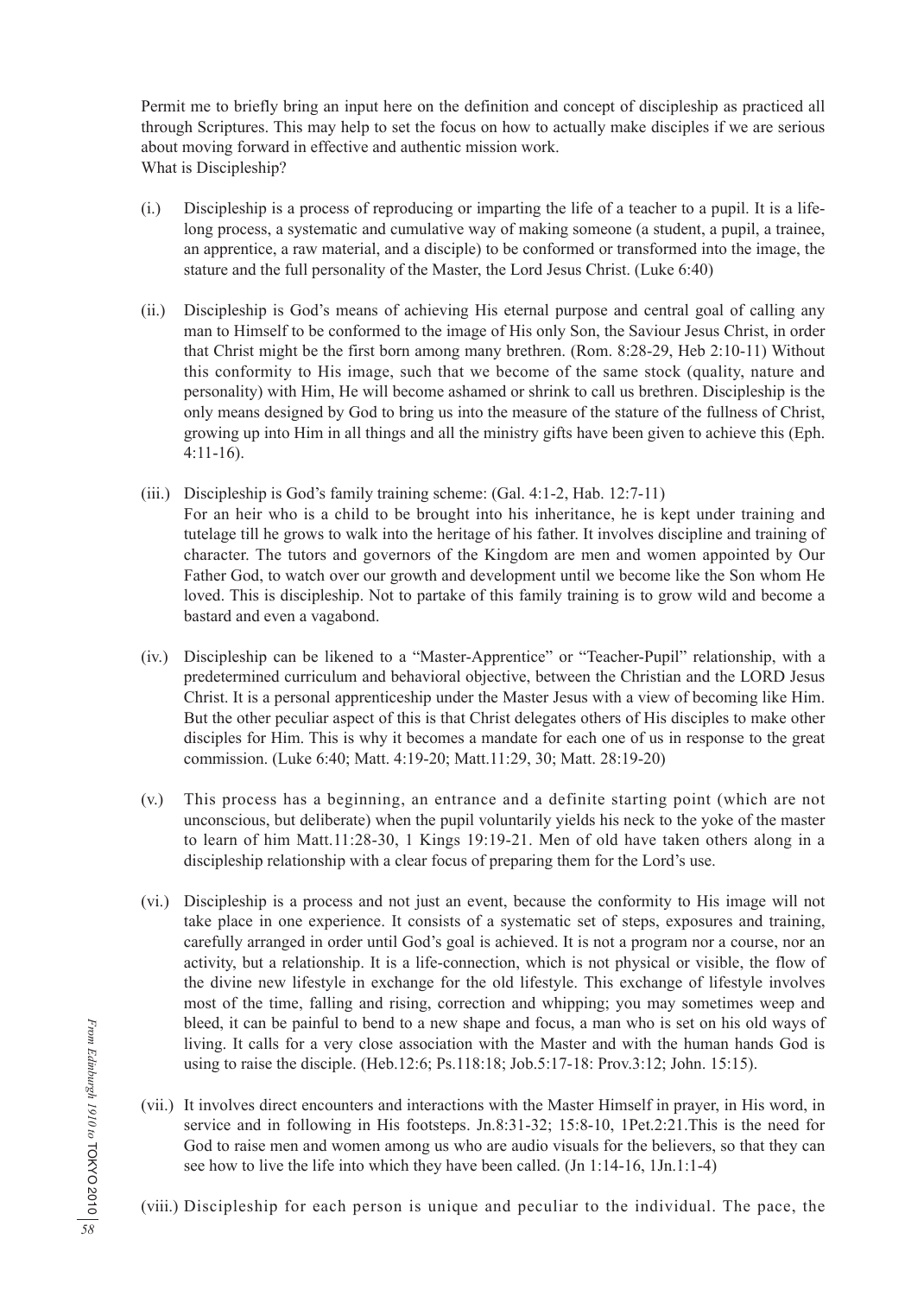instrumentality, the arrangement of lessons and dealings as determined by the Master is also unique. The path each must tread to glory, the portion of service and talents allotted to him are also unique. No disciple should compare Christ's dealings with him with another disciple's experience with Christ. To whom much is given, much is required. Consider Christ's dealings with Peter in John 21:15-25, Thomas in John. 20:19-20, 24-29. Compare these with the labourer in Matt.20:1-6. "Take what is thine and go thy way… is it not lawful for me (The Master) to do what I will with mine own?"

 In making disciples, we must be personal with the individual. We must give him the space to be himself in learning to follow the Lord. This is the labour of travailing until Christ be formed in the life of the individual. It is such men upon whom we have so labored that will be able to raise others. They are the missionaries of tomorrow.

- (ix) Discipleship is not a spurious kind of thing. It is systematic and cumulative. It is ordered and arranged by the LORD Himself. He exposes the individual disciple to diverse experiences at various times and stages of his development. He gives due meat in due season (Prov.16:9; 20:24; Isa.28:9-10).
- (x.) When the disciple has made real progress in his discipleship relationship with the LORD, his character, deeds and manner of life and speech show obviously to those around that he "… had been with Jesus" (Acts 4:13; Matt. 26:69-73; Acts 11:26). Making Disciples is the essence of the Great Commission. It is the pivot of every call we have received. The expectation of God over the lives of all that come to Him is for them to be

conformed to His image. The conditions He gave all those who wanted to follow Him is still the condition for becoming His disciples today. Unless we confront men and women with His conditions, we may be raising churches that are alien to His dream and expectation. Mission will not produce strong churches if we do not diligently raise disciples along the terms He set for all He calls to Himself. We must not be intimidated with the modern trend as to shortmeasure His terms.

 Then He said to them all, "If anyone desires to come after Me, let him deny himself, and take up his cross daily, and follow Me. (Luke 9:23 NKJV)

And He said to all, If any person wills to come after Me, let him deny himself [disown himself, forget, lose sight of himself and his own interests, refuse and give up himself] and take up his cross daily and follow Me [cleave steadfastly to Me, conform wholly to My example in living and, if need be, in dying also]. (Luke 9:23 AMP)

And in Luke 14, He even stated these terms more clearly and more emphatically. Though many went back from following Him, He did not lower the standard. The rich young ruler went away sorrowfully as he was confronted with the terms of following Jesus and our Lord did not run after him. What must be done in the nations is to demand for His men and women to be persons who have been evacuated of self and have known the power of the Cross on their daily lives.

Now great multitudes went with Him. And He turned and said to them, "If anyone comes to Me and does not hate his father and mother, wife and children, brothers and sisters, yes, and his own life also, he cannot be My disciple. And whoever does not bear his cross and come after Me cannot be My disciple. For which of you, intending to build a tower, does not sit down first and count the cost, whether he has enough to finish it-- lest, after he has laid the foundation, and is not able to finish, all who see it begin to mock him, saying, 'This man began to build and was not able to finish.' Or what king, going to make war against another king, does not sit down first and consider whether he is able with ten thousand to meet him who comes against him with twenty thousand? Or else, while the other is still a great way off, he sends a delegation and asks conditions of peace. So likewise, whoever of you does not forsake all that he has cannot be My disciple." (Luke 14:25-33 NKJV)

The term of discipleship is the same and unwavering, whether in the Old or New Testaments. It remains sure and unchanging for all generations, all races of men, all classes and categories of men.